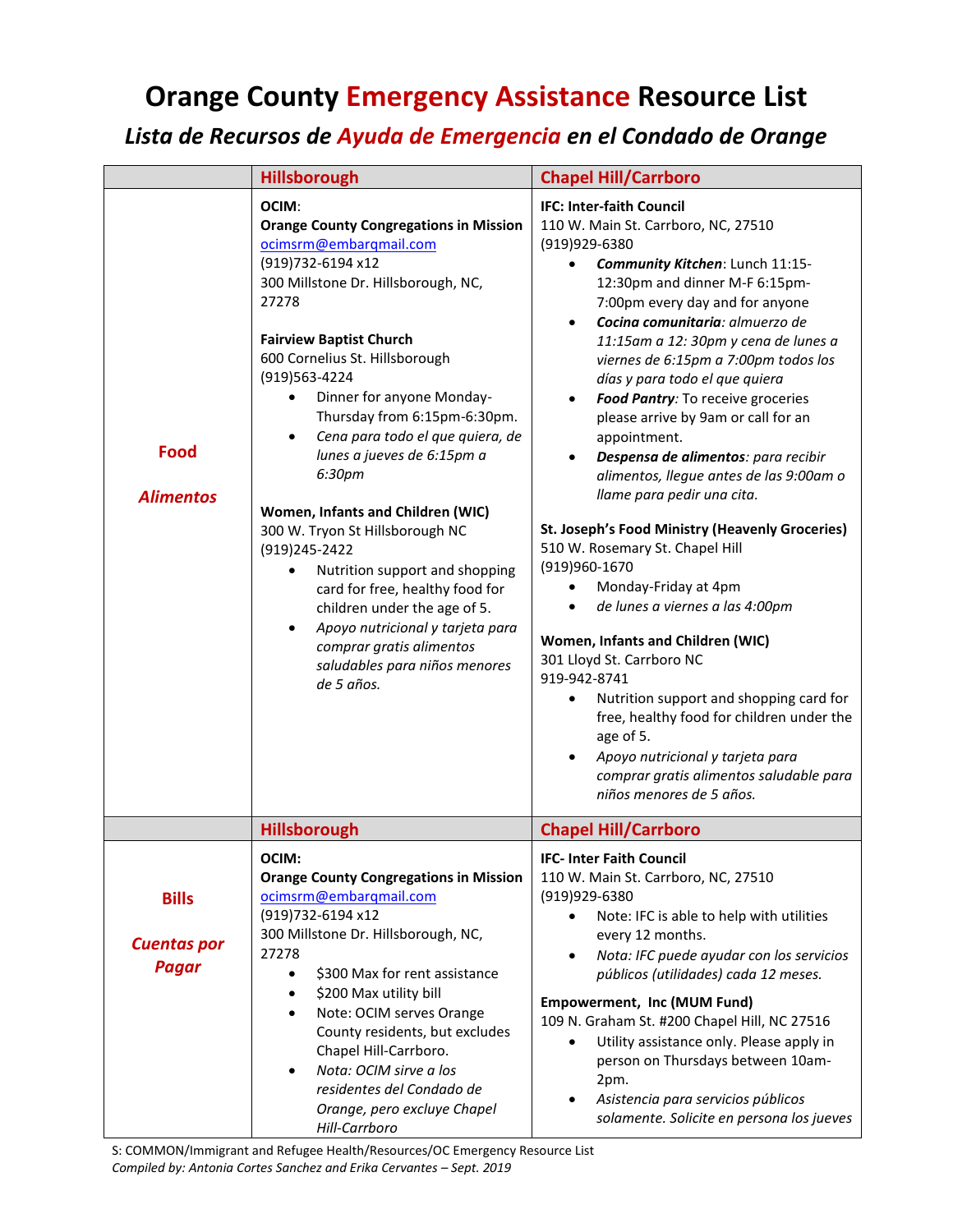| <b>Bills</b><br><b>Cuentas por</b><br><b>Pagar</b>                                                                                                   | <b>Empowerment, Inc (MUM Fund)</b><br>109 N. Graham St. #200 Chapel Hill, NC<br>27516<br>Utility assistance only. Please<br>$\bullet$<br>apply in person on Thursdays<br>between 10am-2pm.<br>Asistencia para servicios<br>$\bullet$<br>públicos solamente. Solicite en<br>persona los jueves entre las<br>10:00am y las 2:00pm<br><b>Catholic Charities</b><br>(919) 286-1964                                                                                                                                                                                                                                                                                                                                                                | entre las 10:00am y las 2:00pm<br><b>Saint Thomas More Catholic Church</b><br>Iglesia Católica Santo Tomás Moro<br>(919)942-1040                                                                                                                                                                                                                                                                                                                                                                                                                                                                                                                                                                                                                                                                                                         |
|------------------------------------------------------------------------------------------------------------------------------------------------------|-----------------------------------------------------------------------------------------------------------------------------------------------------------------------------------------------------------------------------------------------------------------------------------------------------------------------------------------------------------------------------------------------------------------------------------------------------------------------------------------------------------------------------------------------------------------------------------------------------------------------------------------------------------------------------------------------------------------------------------------------|------------------------------------------------------------------------------------------------------------------------------------------------------------------------------------------------------------------------------------------------------------------------------------------------------------------------------------------------------------------------------------------------------------------------------------------------------------------------------------------------------------------------------------------------------------------------------------------------------------------------------------------------------------------------------------------------------------------------------------------------------------------------------------------------------------------------------------------|
|                                                                                                                                                      | <b>Hillsborough</b>                                                                                                                                                                                                                                                                                                                                                                                                                                                                                                                                                                                                                                                                                                                           | <b>Chapel Hill/Carrboro</b>                                                                                                                                                                                                                                                                                                                                                                                                                                                                                                                                                                                                                                                                                                                                                                                                              |
| <b>UNC Medical Bill</b><br><b>Assistance</b><br><b>Ayuda con las</b>                                                                                 | Charity Care / Ayuda Financiera<br>(919)966-3425 or 866-704-5286                                                                                                                                                                                                                                                                                                                                                                                                                                                                                                                                                                                                                                                                              | Charity Care / Ayuda Financiera<br>(919)966-3425 or 866-704-5286                                                                                                                                                                                                                                                                                                                                                                                                                                                                                                                                                                                                                                                                                                                                                                         |
| <b>Cuentas Médicas</b><br>en UNC                                                                                                                     |                                                                                                                                                                                                                                                                                                                                                                                                                                                                                                                                                                                                                                                                                                                                               |                                                                                                                                                                                                                                                                                                                                                                                                                                                                                                                                                                                                                                                                                                                                                                                                                                          |
|                                                                                                                                                      | Hillsborough                                                                                                                                                                                                                                                                                                                                                                                                                                                                                                                                                                                                                                                                                                                                  | <b>Chapel Hill/Carrboro</b>                                                                                                                                                                                                                                                                                                                                                                                                                                                                                                                                                                                                                                                                                                                                                                                                              |
| <b>School &amp; Child</b><br><b>Care Assistance</b><br>and Support<br><b>Asistencia</b><br><b>Escolar</b> y de<br><b>Cuidado Infantil</b><br>Y Apoyo | <b>Childcare Services Association</b><br>829 E. Franklin St. Chapel Hill<br>(919)967-3272<br>Resources and referrals for child<br>care for children birth-12.<br>Recursos y referidos para<br>٠<br>cuidado infantil para niños<br>desde recién nacidos hasta los<br>12 años.<br>Please call the toll-free number<br>$\bullet$<br>855-327-5933 if you need<br>assistance finding child care<br>vacancies and detailed<br>information.<br>Llame al número gratuito 855-<br>$\bullet$<br>327-5933 si necesita ayuda para<br>encontrar cupos para cuidado<br>infantil e información detallada<br>Sandra Blefko<br><b>ESL/Family Outreach Specialist</b><br><b>Orange County Schools</b><br>(919)644-3200 x15508<br>sandra.blefko@orange.k12.nc.us | <b>Childcare Services Association</b><br>829 E. Franklin St. Chapel Hill<br>(919)967-3272<br>Resources and referrals for child care<br>for children birth-12.<br>Recursos y referidos para cuidado<br>$\bullet$<br>infantil para niños desde recién nacidos<br>hasta los 12 años.<br>Please call the toll-free number 855-<br>327-5933 if you need assistance finding<br>child care vacancies and detailed<br>information.<br>Llame al número gratuito 855-327-5933<br>٠<br>si necesita ayuda para encontrar cupos<br>para cuidado infantil e información<br>detallada<br>Schools/Escuelas:<br>Please contact the child's CHCCS school<br>$\bullet$<br>social worker for help!<br>¡Póngase en contacto con la<br>٠<br>trabajadora social de la escuela del niño<br>en el sistema escolar de Carrboro-<br>Chapel Hill para obtener ayuda! |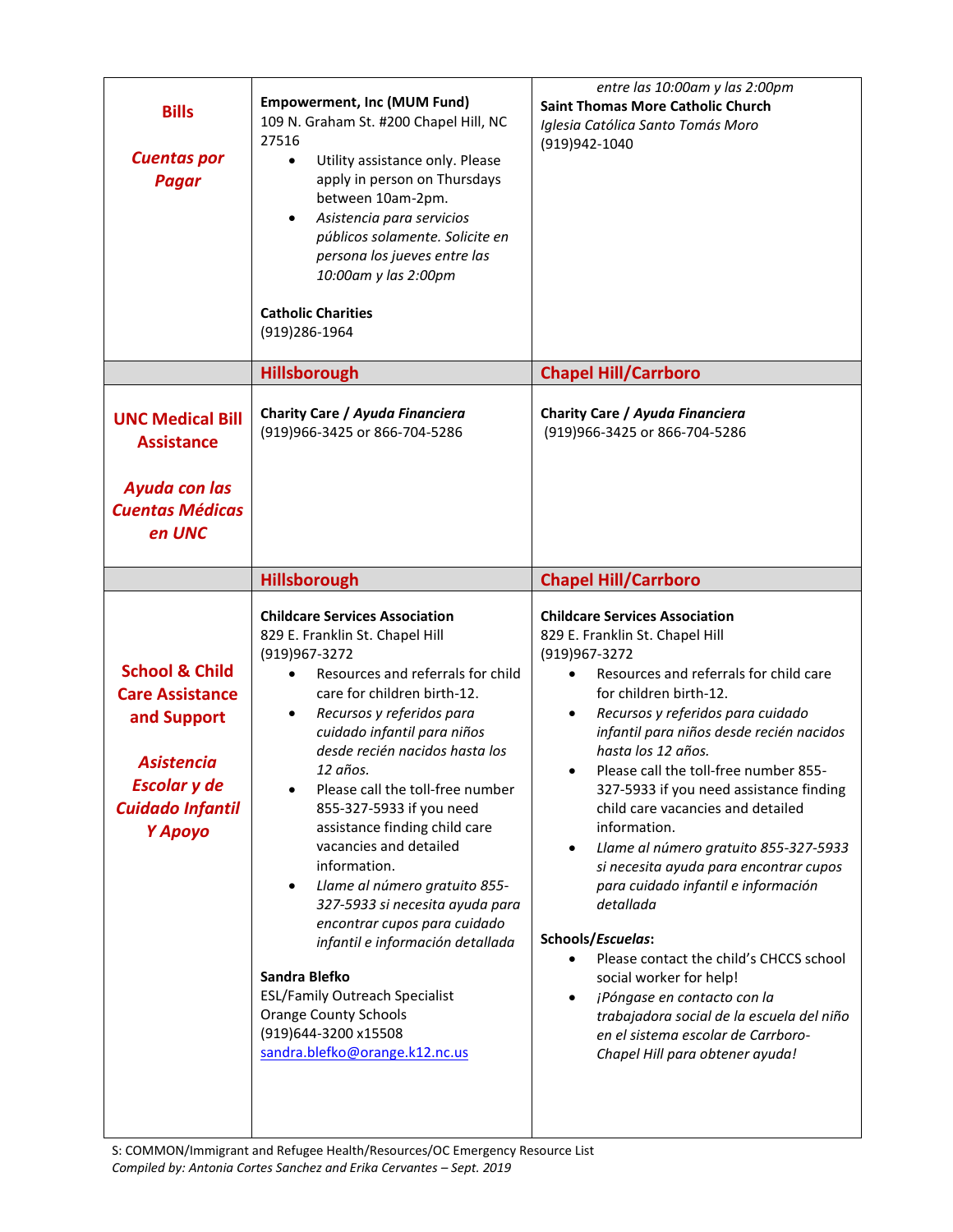|                                                                                                                                                                        | <b>Hillsborough</b>                                                                                                                                                                                                                                                                                                                                                                                                                                                                                                                             | <b>Chapel Hill/Carrboro</b>                                                                                                                                                                                                                                                                                                                                                                                                                                                                                                                                                                                                                                                                                                                                                                    |
|------------------------------------------------------------------------------------------------------------------------------------------------------------------------|-------------------------------------------------------------------------------------------------------------------------------------------------------------------------------------------------------------------------------------------------------------------------------------------------------------------------------------------------------------------------------------------------------------------------------------------------------------------------------------------------------------------------------------------------|------------------------------------------------------------------------------------------------------------------------------------------------------------------------------------------------------------------------------------------------------------------------------------------------------------------------------------------------------------------------------------------------------------------------------------------------------------------------------------------------------------------------------------------------------------------------------------------------------------------------------------------------------------------------------------------------------------------------------------------------------------------------------------------------|
| <b>Assistance with</b><br><b>Extracurricular</b><br><b>Activities for</b><br>children<br>Ayuda con<br><b>Actividades</b><br><b>Extracurriculares</b><br>para los Niños | <b>Orange County Department of Social</b><br><b>Services (Youth Enhancement Funds)</b><br>Contact Veronica Burnette for<br>an application.<br>Póngase en contacto con<br>Veronica Burnette para una<br>solicitud.<br>Children get \$250.00 per fiscal<br>$\bullet$<br>year for physical activities if they<br>receive federal funding<br>(Medicaid, SNAP)<br>Los niños obtienen \$250.00 por<br>$\bullet$<br>año fiscal para actividades<br>físicas si reciben fondos<br>federales (Medicaid, SNAP, etc.)                                       | <b>Orange County Department of Social Services</b><br>(Youth Enhancement Funds)<br>Contact Veronica Burnette for an<br>application.<br>Póngase en contacto con Veronica<br>$\bullet$<br>Burnette para una solicitud.<br>Children get \$250.00 per fiscal year for<br>$\bullet$<br>physical activities if they receive federal<br>funding (Medicaid, SNAP)<br>Los niños obtienen \$ 250.00 por año<br>$\bullet$<br>fiscal para actividades físicas si reciben<br>fondos federales (Medicaid, SNAP, etc.)<br><b>SKJAJA Fund</b><br>www.skjajafund.org<br>Reach out to child's school social worker<br>$\bullet$<br>to be referred & complete application.<br>Comuníquese con la trabajadora social<br>$\bullet$<br>de la escuela del niño para que lo<br>refieran y para completar la solicitud. |
|                                                                                                                                                                        | <b>Hillsborough</b>                                                                                                                                                                                                                                                                                                                                                                                                                                                                                                                             | <b>Chapel Hill/Carrboro</b>                                                                                                                                                                                                                                                                                                                                                                                                                                                                                                                                                                                                                                                                                                                                                                    |
| <b>Mental Health</b><br><b>Salud Mental</b>                                                                                                                            | <b>El Futuro</b><br>2020 Chapel Hill Rd, #23, Durham<br>(919)688-7101 ext. 600<br>Mental health/substance use<br>treatment and services for<br>Latinos.<br>Ofrece tratamientos y servicios<br>٠<br>de salud mental y por el uso de<br>sustancias.<br><b>Freedom House</b><br>104 New Stateside Dr. Chapel Hill NC<br>(919)942-2803<br>If uninsured, ask about pro-<br>bono services.<br>Si no tiene seguro médico,<br>$\bullet$<br>pregunte sobre servicios<br>gratuitos (pro-bono).<br><b>Orange County Health Department</b><br>(919)245-2400 | <b>El Futuro</b><br>2020 Chapel Hill Rd, #23, Durham<br>(919)688-7101 ext. 600<br>Mental health/substance use treatment<br>and services for Latinos.<br>Ofrece tratamientos y servicios de salud<br>٠<br>mental y por el uso de sustancias.<br><b>Freedom House</b><br>104 New Stateside Dr. Chapel Hill NC<br>(919)942-2803<br>If uninsured, contact Carol McClelland<br>for their pro-bono services.<br>Si no tiene seguro médico, pregunte<br>sobre servicios gratuitos (pro-bono).<br><b>Orange County Health Department</b><br>(919)245-2400<br><b>Carrboro Community Health Center</b><br>(919) 942-8741<br><b>Chapel Hill Community Health Center</b><br>(919) 951-7600                                                                                                                 |
|                                                                                                                                                                        | <b>KidScope</b><br>Therapy for families with<br>children 0-5. For referrals,<br>please contact Marie Jost at<br>(919)644-6590<br>mjost@kidscope.chtop.org<br>Terapia para familias con niños<br>$\bullet$<br>de 0 a 5 años. Para referidos,<br>por favor contacte a Marie Jost<br>al (919)644-6590<br>mjost@kidscope.chtop.org                                                                                                                                                                                                                  | <b>KidScope</b><br>Therapy for families with children 0-5.<br>For referrals, please contact Marie Jost<br>at (919)644-6590<br>mjost@kidscope.chtop.org<br>Terapia para familias con niños de 0 a 5<br>٠<br>años. Para referidos, por favor contacte<br>a Marie Jost al (919)644-6590<br>mjost@kidscope.chtop.org                                                                                                                                                                                                                                                                                                                                                                                                                                                                               |